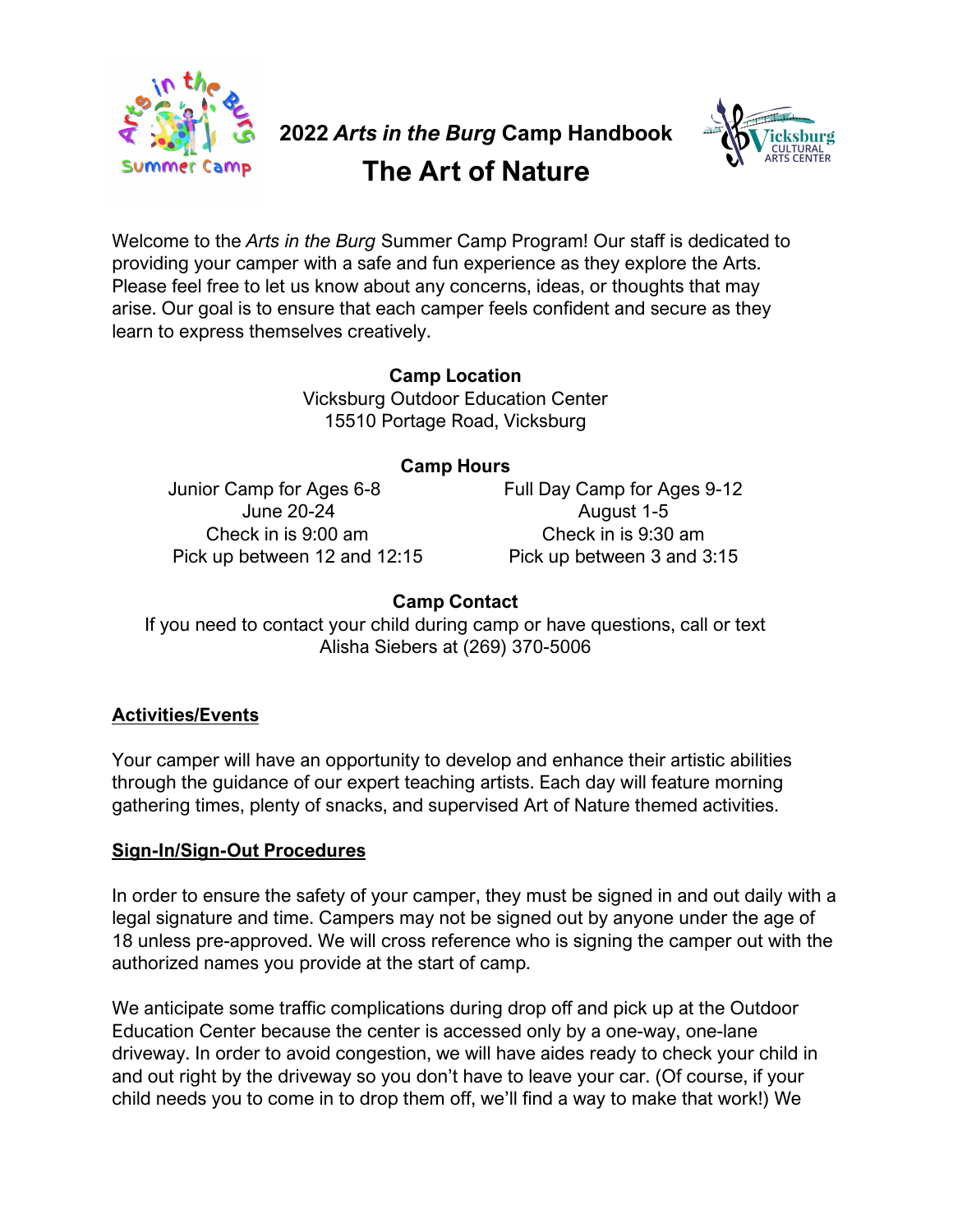appreciate your patience as we work through this logistical challenge! It will be worth it to have camp at this wonderful facility.

### **What to Wear and Bring**

Clothing should be comfortable and casual. It's the badge of an artist to get messy and we guarantee that our paints and inks will stain clothing. Either wear old clothes that can be stained, or bring an **oversized shirt** to wear as a smock. Label the shirt with the camper's name and they can leave it at camp for the whole week.

If your camper brings a backpack or extra clothing, please label it with their name.

The Outdoor Education Center does not have water fountains, but we will have plenty of water available. We also recommend sending a **water bottle** labeled with your camper's name.

**AUGUST CAMPERS, BRING A SACK LUNCH!** Please label lunches and please do not share lunches with other campers because some of them might have allergies. We'll have 30 minutes for lunch—plenty of time to eat, socialize, and unwind. For both camps, we will offer healthy snacks at the beginning and middle of camp.

#### **Belongings**

We will have a designated location for each child to store their personal belongings. Please leave valuable items at home. The Vicksburg Cultural Arts Center and its employees are not responsible for any lost or stolen property. Items not claimed will be donated one week after the camp ends.

# **Phone Use**

Participants are allowed to bring cell phones, but we request that they are kept put away, perhaps in their backpacks, and set to silent mode so they don't distract participants from program activities. If you need to contact your campers during program hours, please call or text Alisha Siebers at (269) 370-5006.

#### **Absences**

If your camper is going to miss a day, please contact Alisha Siebers at (269) 370- 5006. Our policy is to not provide partial refunds for any missed classes because your camp fees pay for the instructors and ordered materials.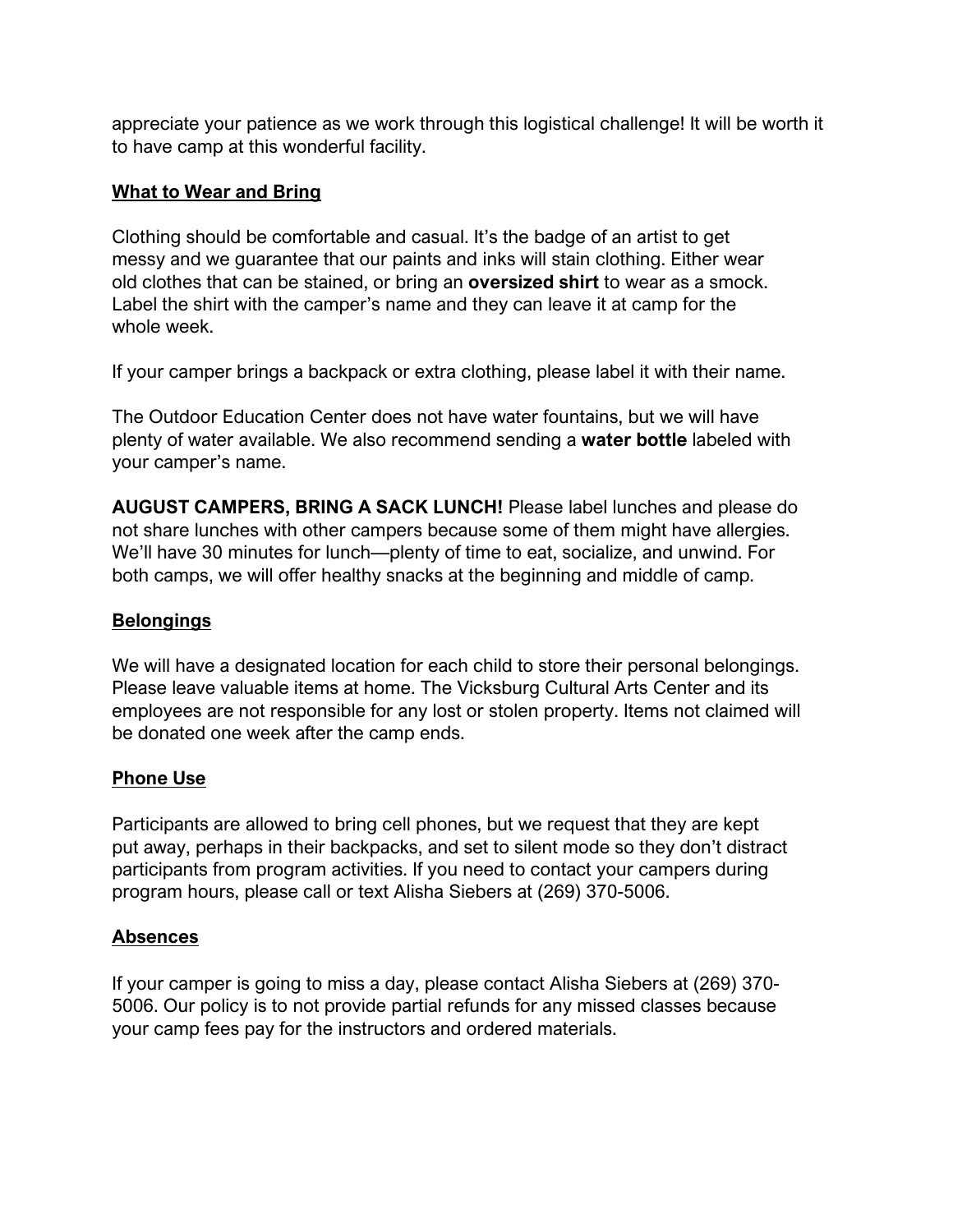#### **Illness/Injury**

We want to maintain a healthy environment in the *Arts in the Burg* Summer Camp Program. In order to do this, please do not send your camper if they have a cold or other contagious condition. If your camper is ill or becomes ill while in our program, the staff will contact you. If we are unable to reach you, we will contact someone from your Emergency Contact List that you provided in the Registration/Consent Form to pick your camper up.

If your camper is injured while in our program, our staff is trained in CPR and First Aid and they will take necessary steps to obtain medical care. If your camper needs immediate emergency medical care and we are unable to reach you or the emergency contact, then your camper will be transported to the hospital by ambulance.

#### **Request for Accommodations**

We are committed to providing an inclusive, accessible camp. Please let us know before the week of camp if your camper has any specific access, medical, or comfort needs. Let us know ahead of time if you have advice for how we could help your child feel comfortable at camp—you know your camper best. If you think your child would benefit from an extra staff member to help them feel comfortable or to focus, we can adjust our staffing to help your child have a great experience.